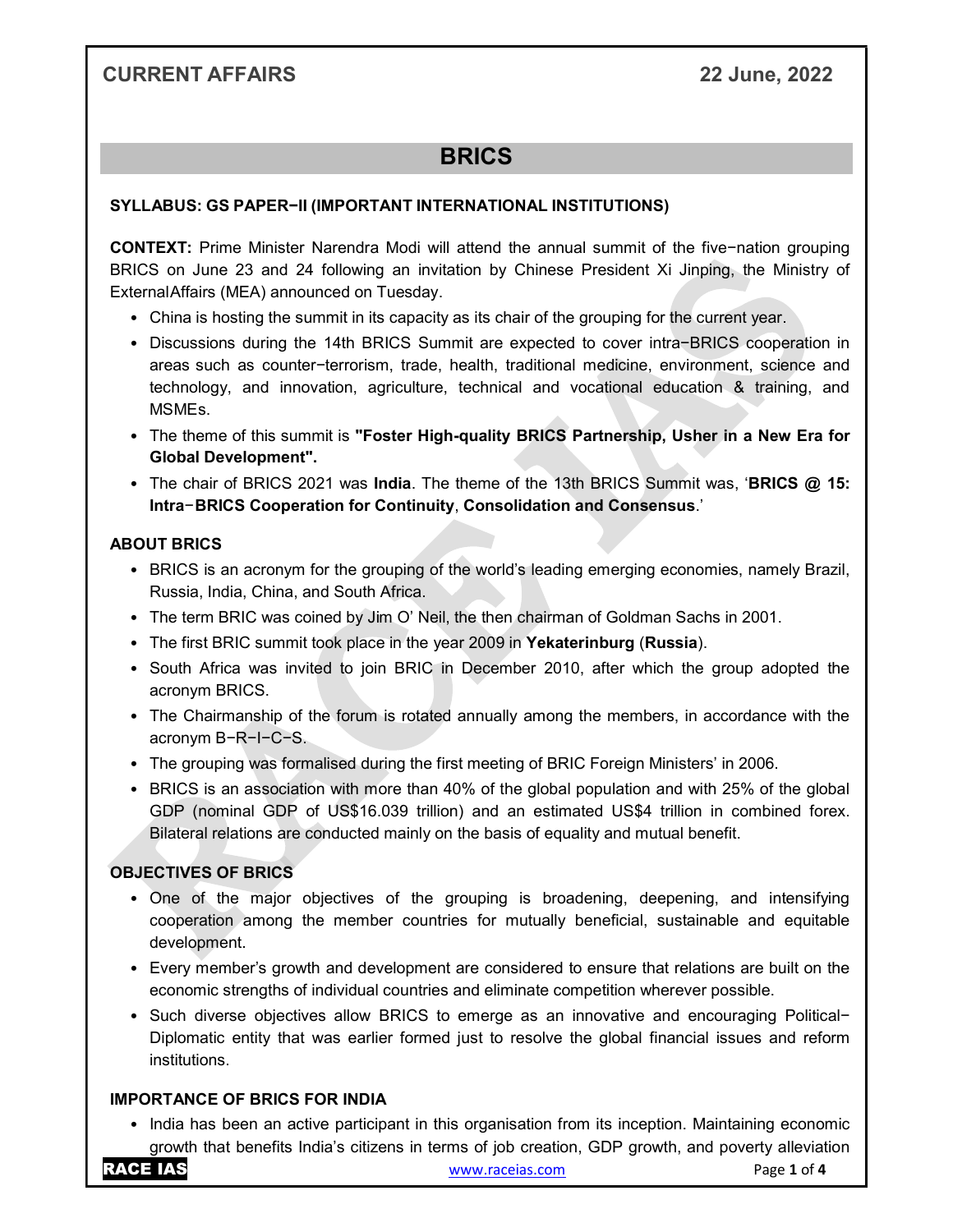are in the country's national interest.

- This forum serves as an alternative global mechanism for promoting economic and social growth, particularly at a time when global institutions and order are under significant stress (US actions on the economic front, climate change, geopolitical uncertainties around the world).
- India hopes to use this platform to strengthen ties with Africa and South America, continents that have been overlooked due to the "tyranny of distance" until recently.

# UNITED NATIONS CONFERENCE ON TRADE AND DEVELOPMENT (UNCTAD)

## SYLLABUS: GS PAPER−III (IMPORTANT INTERNATIONAL INSTITUTIONS)

CONTEXT: As per the UNCTAD, India's rank jumped one notch higher to 7th position among top recipients of foreign direct investment (FDI) in the 2021 calender year.

#### ABOUT UNCTAD

- It is a permanent inter−governmental body established by United Nations General Assembly in the year 1964.
- It deals with development issues pertaining to international trade.
- UNCTAD is responsible for framing policies in the domain of trade, technology, finance, aid and transport.
- This body meets once in four years.
- Members: 195 countries including India.
- Headquarters: Geneva, Switzerland

#### OBJECTIVES OF UNCTAD

- To understand options to address macro−level development challenges.
- To acquire beneficial integration into the international trading system.
- To reduce the dependency on commodities by diversifying the economies.
- To increase development−friendliness by attracting more investments.

#### REPORTS PUBLISHED BY UNCTAD

- 1. Trade and Development Report
	- 2. Trade and Environment Review
	- 3. World Investment Report
	- 4. Least Developed Countries Report

#### ABOUT FOREIGN DIRECT INVESTMENT (FDI)

- A Foreign Direct Investment (FDI) is an investment made by a firm or individual in one country into business interests located in another country. FDI lets an investor purchase a direct business interest in a foreign country.
- Investors can make FDI in a number of ways. Some common ones include establishing a subsidiary in another country, acquiring or merging with an existing foreign company, or starting a joint venture partnership with a foreign company.

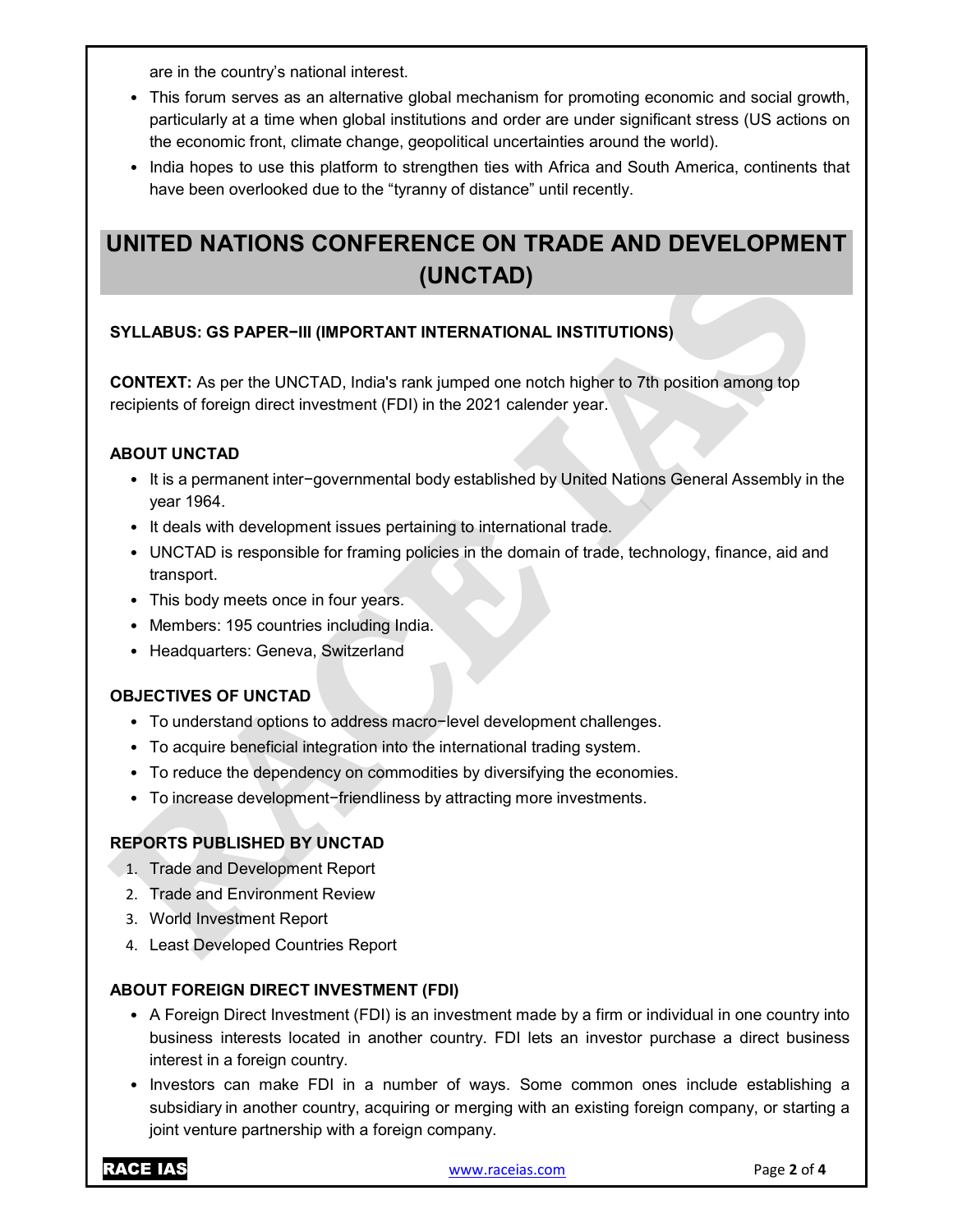#### HOW DOES FDI ENTER IN INDIA?

India gets FDI through two routes:

A. Automatic route: Under this route, the non−resident or Indian company does not require a prior nod from the Reserve Bank of India (RBI) or the government of India for FDI.

Government route: Under this route, the government's approval is mandatory. The company will have to apply through Foreign Investment Facilitation Portal, which facilitates single−window clearance. The Department for Promotion of Industry and Internal Trade (DPIIT), Ministry of Commerce, issues the Standard Operating Procedure (SOP) for the processing of applications under the existing FDI policy.

# SECTORS IN WHICH FDI IS PROHIBITED

- Atomic Energy Generation
- Any Gambling or Betting business
- Lotteries (online, private, government, etc.)
- Investment in Chit Funds
- Nidhi Company
- Agricultural or Plantation activities (with the exception of horticulture, fisheries, tea plantations, pisciculture, animal husbandry etc.)
- Housing and Real Estate (except townships, commercial projects, etc.)
- Cigars, Cigarettes or any related tobacco industry

# NATIONAL INITIATIVE FOR PROMOTION OF UPSKILLING OF NIRMAN WORKERS (NIPUN)

# SYLLABUS: GS PAPER−II (GOVERNMENT POLICIES AND INTERVENTIONS)

CONTEXT: Ministry of Housing & Urban Affairs, Government of India, launched an innovative project for skill training of construction workers called 'NIPUN'.

## ABOUT NIPUN

- Project NIPUN is an initiative under the MoHUA's flagship scheme, Deendayal Antoyada Yojana- National Urban Livelihood Mission, aiming to train over 1 lakh construction workers through fresh skilling and upskilling programmes.
- The National Skill Development Corporation (NSDC), the nodal agency under the Ministry of Skill Development & Entrepreneurship (MSDE), Government of India, will be the Implementation Partner for the project NIPUN.
- The project implementation is divided into three parts
	- o Training through Recognition of Prior Learning (RPL) at construction sites.
	- o Training through Fresh Skilling by Plumbing and Infrastructure Sector Skill Council (SSC).
	- o International Placement through industries/ builders/ contractors.
- Under NIPUN, NSDC has envisaged to place approximately 12,000 people in foreign countries such as the Kingdom of Saudi Arabia, UAE and other GCC countries.

## SIGNIFICANCE OF THE SCHEME

- This scheme will enable the construction workers to seek better job opportunities, increase their wages and pursue overseas placements.
- Trainees will be provided with accidental insurance (Kaushal Bima), digital skills (like cashless transactions), orientation on entrepreneurship etc.